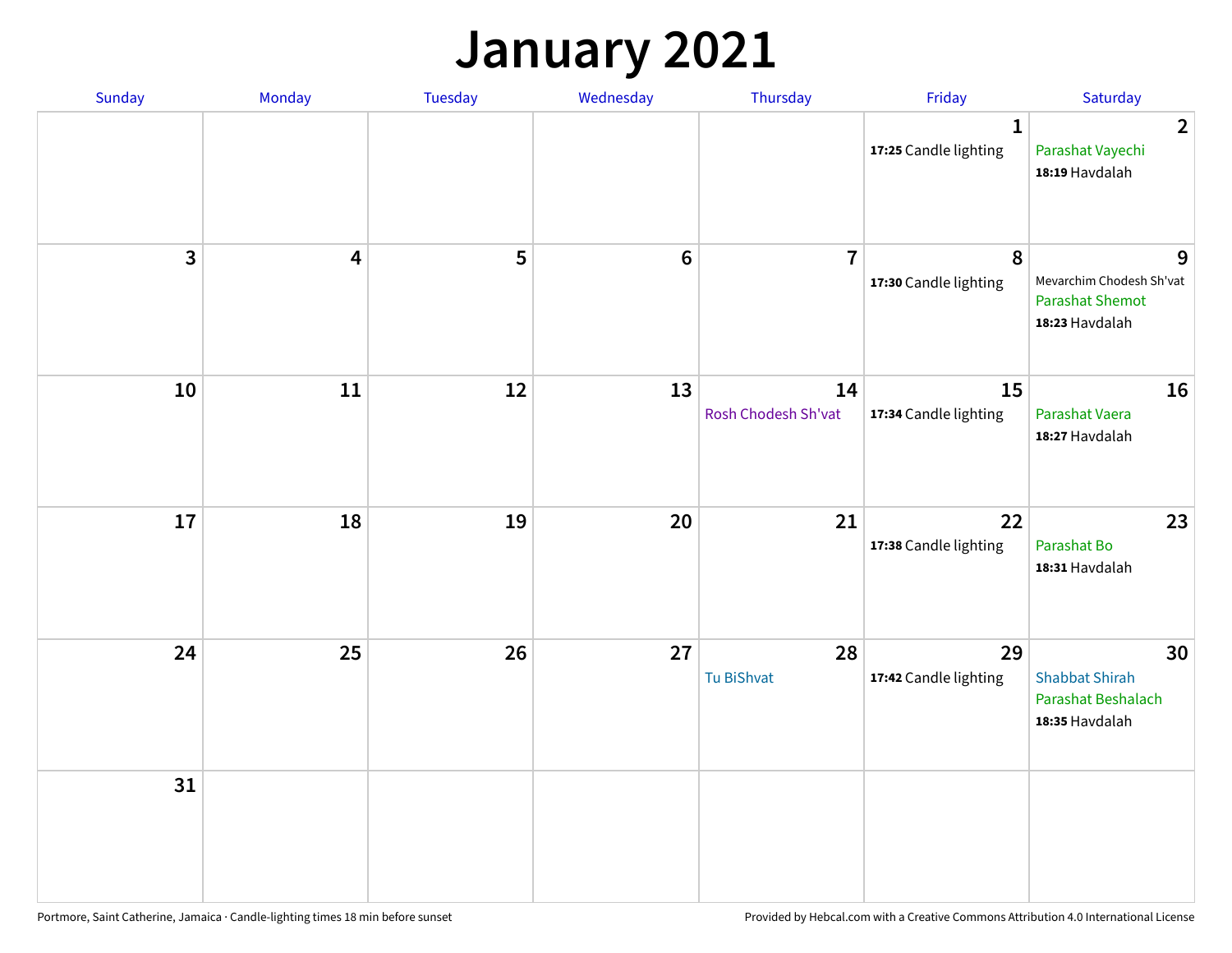# **February 2021**

| Sunday                     | Monday       | Tuesday        | Wednesday | Thursday                                                                                 | Friday                                           | Saturday                                                                                   |
|----------------------------|--------------|----------------|-----------|------------------------------------------------------------------------------------------|--------------------------------------------------|--------------------------------------------------------------------------------------------|
|                            | $\mathbf{1}$ | $\overline{2}$ | 3         | 4                                                                                        | 5<br>17:46 Candle lighting                       | $6\phantom{1}6$<br>Mevarchim Chodesh Adar<br>Parashat Yitro<br>18:38 Havdalah              |
| $\overline{7}$             | ${\bf 8}$    | $\mathbf{9}$   | 10        | 11                                                                                       | 12<br>Rosh Chodesh Adar<br>17:49 Candle lighting | 13<br><b>Shabbat Shekalim</b><br>Rosh Chodesh Adar<br>Parashat Mishpatim<br>18:41 Havdalah |
| 14                         | 15           | 16             | 17        | 18                                                                                       | 19<br>17:52 Candle lighting                      | 20<br><b>Shabbat Zachor</b><br>Parashat Terumah<br>18:44 Havdalah                          |
| 21                         | 22           | 23             | 24        | 25<br>05:24 Fast begins<br><b>Ta'anit Esther</b><br>18:39 Fast ends<br><b>Erev Purim</b> | 26<br>Purim<br>17:54 Candle lighting             | 27<br>Parashat Tetzaveh<br>18:46 Havdalah                                                  |
| 28<br><b>Shushan Purim</b> |              |                |           |                                                                                          |                                                  |                                                                                            |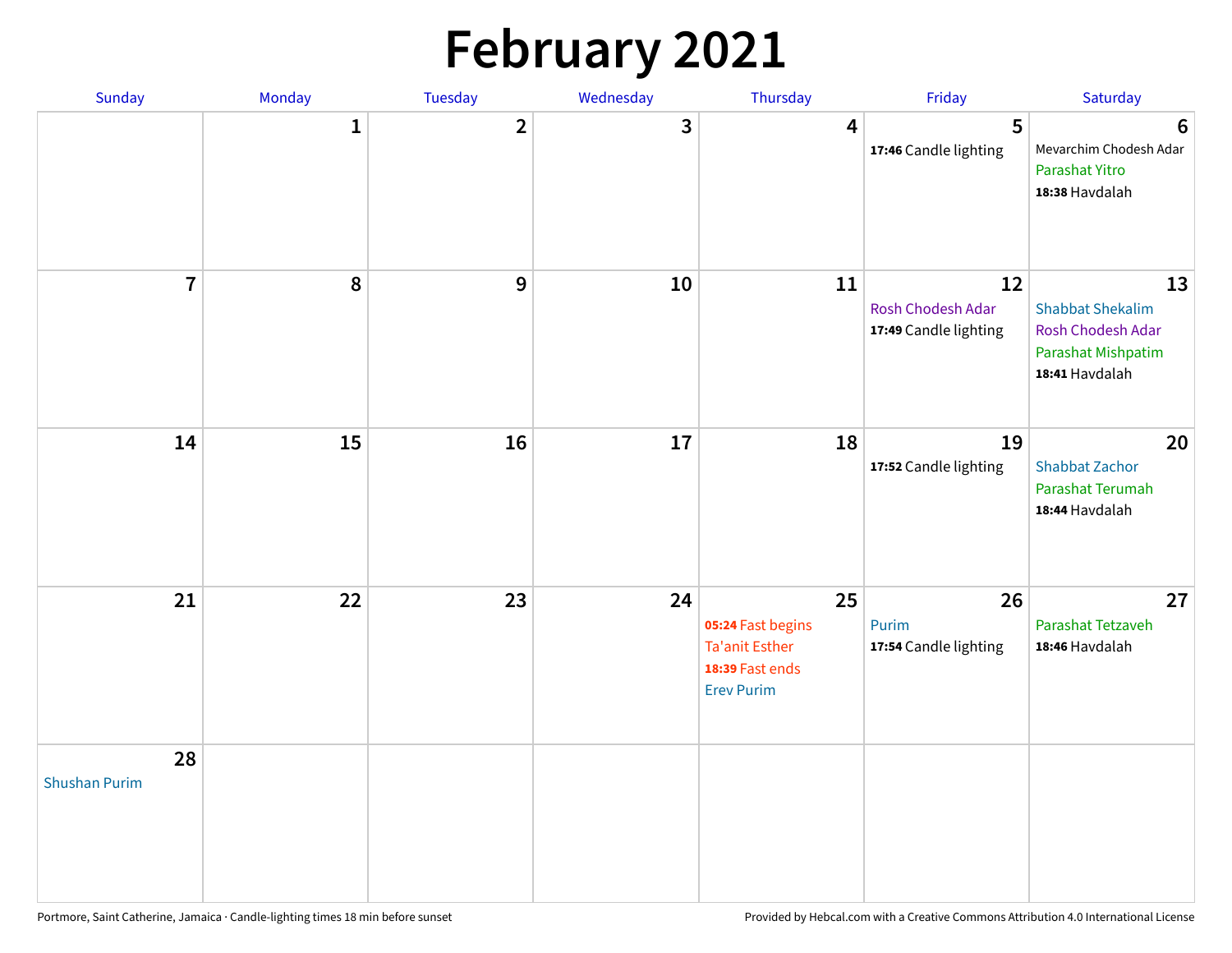### **March 2021**

| Sunday                                  | Monday                                   | Tuesday                 | Wednesday              | Thursday                                                              | Friday                      | Saturday                                                                                                 |
|-----------------------------------------|------------------------------------------|-------------------------|------------------------|-----------------------------------------------------------------------|-----------------------------|----------------------------------------------------------------------------------------------------------|
|                                         | $\mathbf 1$                              | $\overline{2}$          | 3                      | 4                                                                     | 5<br>17:56 Candle lighting  | $6\phantom{1}6$<br><b>Shabbat Parah</b><br>Parashat Ki Tisa<br>18:48 Havdalah                            |
| $\overline{7}$                          | 8                                        | 9                       | 10                     | 11                                                                    | 12<br>17:58 Candle lighting | 13<br><b>Shabbat HaChodesh</b><br>Mevarchim Chodesh Nisan<br>Parashat Vayakhel-Pekudei<br>18:49 Havdalah |
| 14<br><b>Rosh Chodesh Nisan</b>         | 15                                       | 16                      | 17                     | 18                                                                    | 19<br>18:00 Candle lighting | 20<br>Parashat Vayikra<br>18:51 Havdalah                                                                 |
| 21                                      | 22                                       | 23<br>Yom HaAliyah      | 24                     | 25<br>05:03 Fast begins<br><b>Ta'anit Bechorot</b><br>18:46 Fast ends | 26<br>18:01 Candle lighting | 27<br><b>Shabbat HaGadol</b><br><b>Erev Pesach</b><br><b>Parashat Tzav</b><br>18:52 Candle lighting      |
| 28<br>Pesach I<br>18:53 Candle lighting | 29<br><b>Pesach II</b><br>18:53 Havdalah | 30<br>Pesach III (CH"M) | 31<br>Pesach IV (CH"M) |                                                                       |                             |                                                                                                          |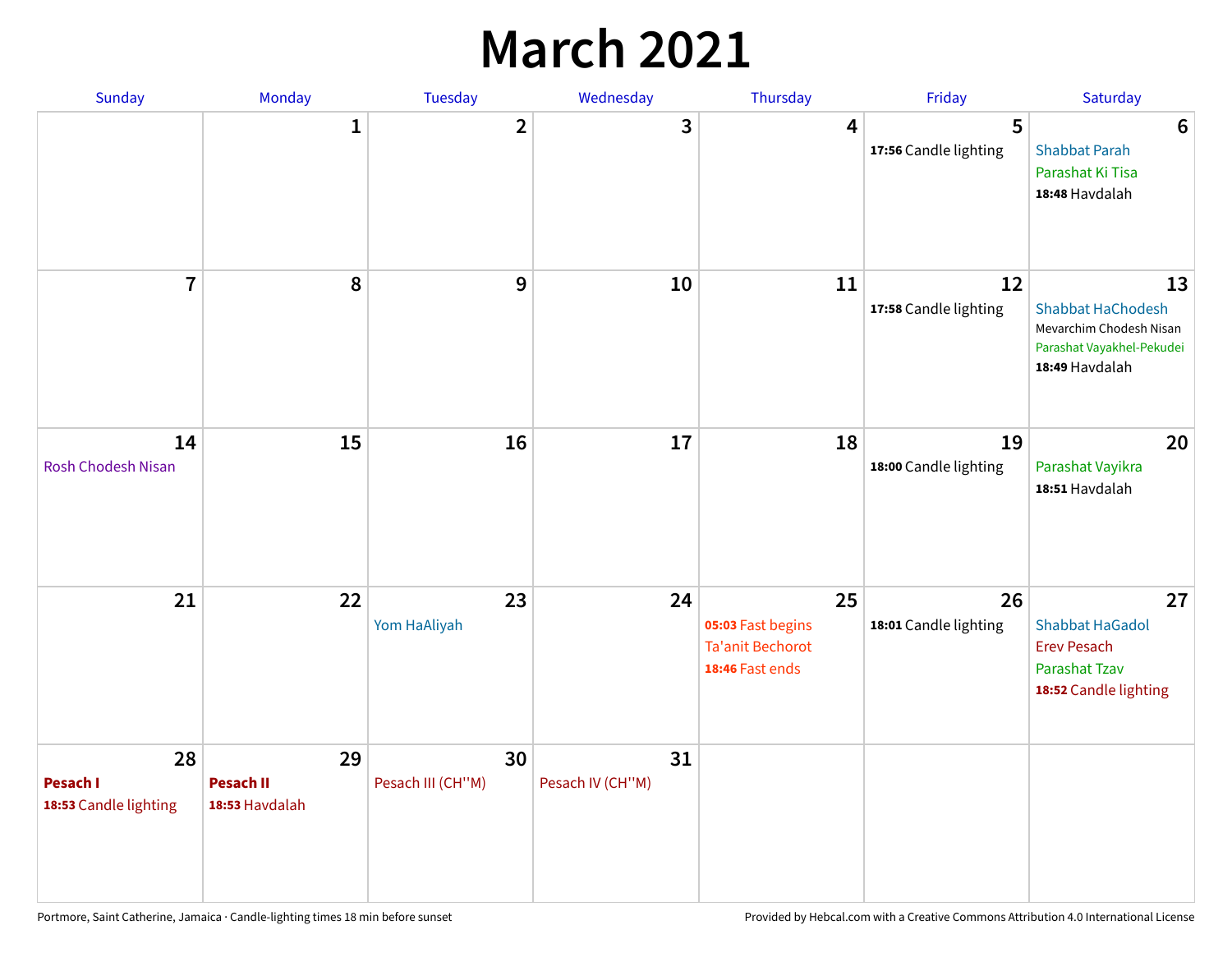# **April 2021**

| Sunday                                    | Monday                   | Tuesday                  | Wednesday           | Thursday                        | Friday                                                      | Saturday                                                           |
|-------------------------------------------|--------------------------|--------------------------|---------------------|---------------------------------|-------------------------------------------------------------|--------------------------------------------------------------------|
|                                           |                          |                          |                     | $\mathbf{1}$<br>Pesach V (CH"M) | $\overline{2}$<br>Pesach VI (CH"M)<br>18:03 Candle lighting | 3<br><b>Pesach VII</b><br>18:54 Candle lighting                    |
| 4<br><b>Pesach VIII</b><br>18:54 Havdalah | 5                        | $6\phantom{1}6$          | $\overline{7}$      | 8<br>Yom HaShoah                | 9<br>18:04 Candle lighting                                  | 10<br>Mevarchim Chodesh Iyyar<br>Parashat Shmini<br>18:56 Havdalah |
| 11                                        | 12<br>Rosh Chodesh Iyyar | 13<br>Rosh Chodesh Iyyar | 14<br>Yom HaZikaron | 15<br>Yom HaAtzma'ut            | 16<br>18:06 Candle lighting                                 | 17<br>Parashat Tazria-Metzora<br>18:58 Havdalah                    |
| 18                                        | 19                       | 20                       | 21                  | 22                              | 23<br>18:08 Candle lighting                                 | 24<br>Parashat Achrei Mot-Kedoshim<br>19:00 Havdalah               |
| 25                                        | 26<br>Pesach Sheni       | 27                       | 28                  | 29                              | 30<br>Lag BaOmer<br>18:10 Candle lighting                   |                                                                    |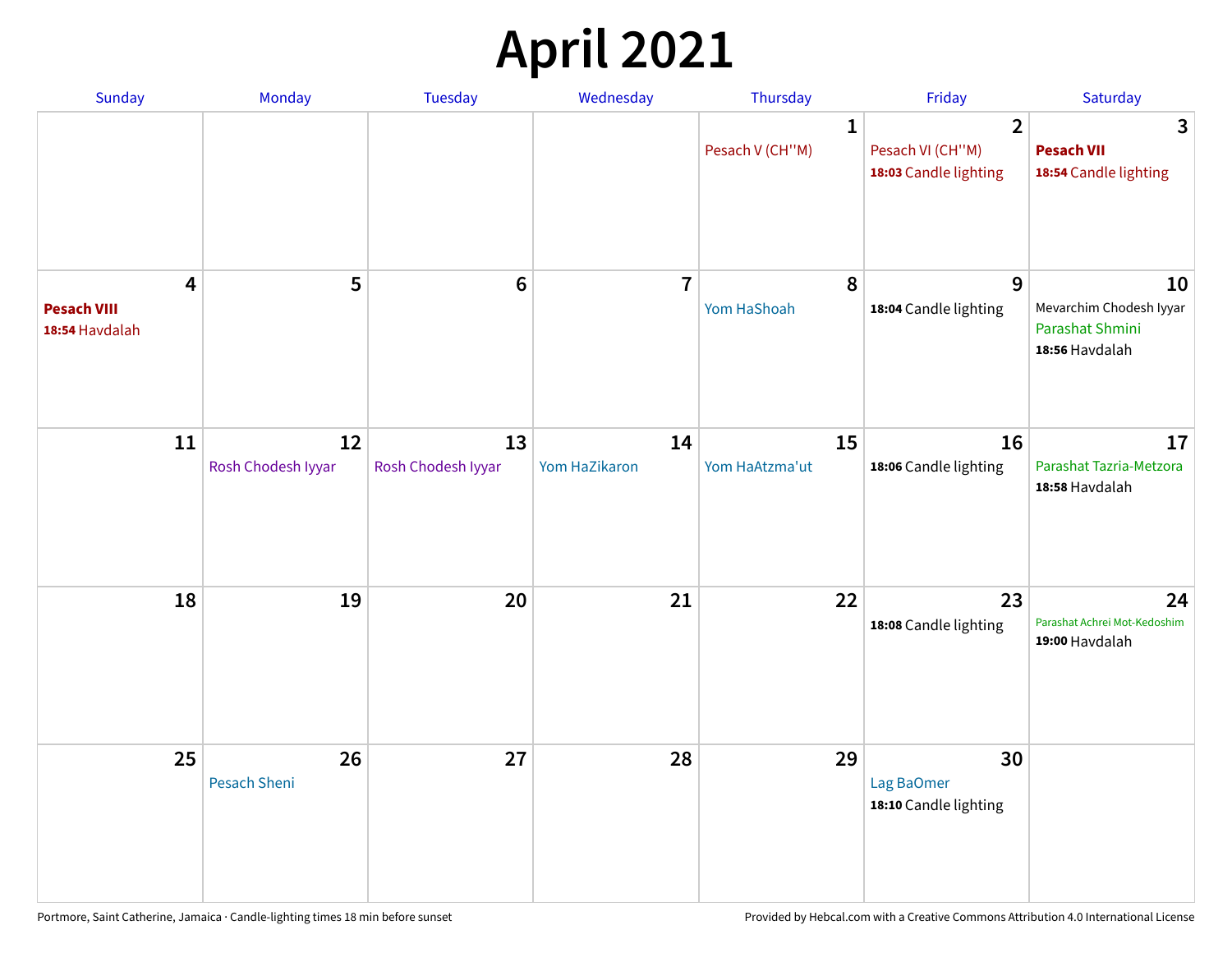#### **May 2021**

| Sunday                                             | Monday                                          | Tuesday                                   | Wednesday                | Thursday        | Friday                                  | Saturday                                                                    |
|----------------------------------------------------|-------------------------------------------------|-------------------------------------------|--------------------------|-----------------|-----------------------------------------|-----------------------------------------------------------------------------|
|                                                    |                                                 |                                           |                          |                 |                                         | 1<br><b>Parashat Emor</b><br>19:03 Havdalah                                 |
| $\overline{2}$                                     | $\mathbf{3}$                                    | $\overline{\mathbf{4}}$                   | 5                        | $6\phantom{1}6$ | $\overline{7}$<br>18:12 Candle lighting | 8<br>Mevarchim Chodesh Sivan<br>Parashat Behar-Bechukotai<br>19:05 Havdalah |
| 9                                                  | 10<br>Yom Yerushalayim                          | 11                                        | 12<br>Rosh Chodesh Sivan | 13              | 14<br>18:15 Candle lighting             | 15<br>Parashat Bamidbar<br>19:08 Havdalah                                   |
| 16<br><b>Erev Shavuot</b><br>18:15 Candle lighting | 17<br><b>Shavuot I</b><br>19:09 Candle lighting | 18<br><b>Shavuot II</b><br>19:09 Havdalah | 19                       | 20              | 21<br>18:17 Candle lighting             | 22<br><b>Parashat Nasso</b><br>19:11 Havdalah                               |
| 23                                                 | 24                                              | 25                                        | 26                       | 27              | 28<br>18:20 Candle lighting             | 29<br>Parashat Beha'alotcha<br>19:14 Havdalah                               |
| 30                                                 | 31                                              |                                           |                          |                 |                                         |                                                                             |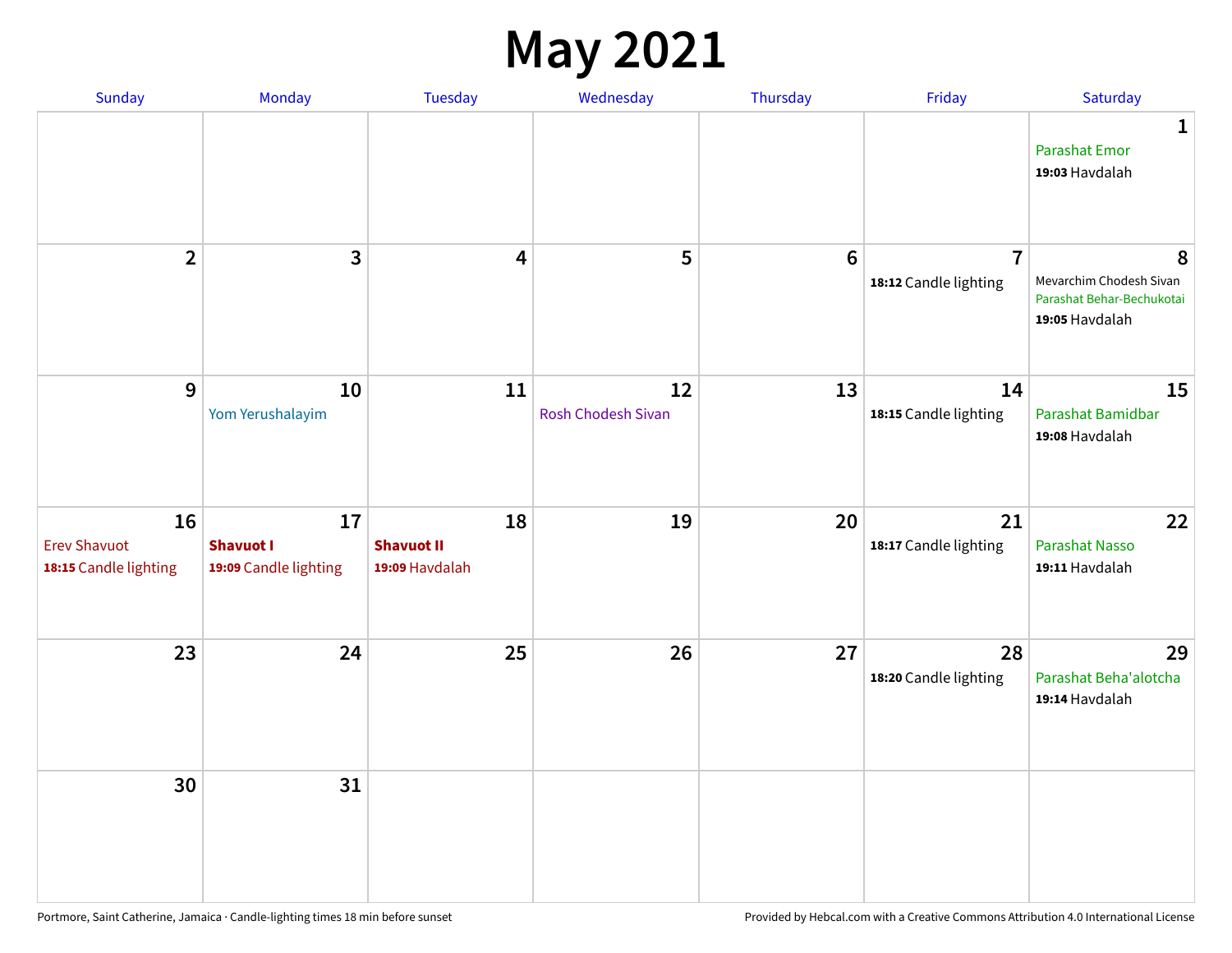#### **June 2021**

| Sunday                                                           | Monday                  | Tuesday      | Wednesday      | Thursday                 | Friday                                                   | Saturday                                                           |
|------------------------------------------------------------------|-------------------------|--------------|----------------|--------------------------|----------------------------------------------------------|--------------------------------------------------------------------|
|                                                                  |                         | $\mathbf{1}$ | $\overline{2}$ | $\mathbf{3}$             | $\overline{\mathbf{4}}$<br>18:22 Candle lighting         | 5<br>Mevarchim Chodesh Tamuz<br>Parashat Sh'lach<br>19:17 Havdalah |
| $\bf 6$                                                          | $\overline{\mathbf{7}}$ | 8            | 9              | 10<br>Rosh Chodesh Tamuz | 11<br><b>Rosh Chodesh Tamuz</b><br>18:25 Candle lighting | 12<br>Parashat Korach<br>19:19 Havdalah                            |
| 13                                                               | 14                      | 15           | 16             | 17                       | 18<br>18:26 Candle lighting                              | 19<br>Parashat Chukat<br>19:21 Havdalah                            |
| 20                                                               | 21                      | 22           | 23             | 24                       | 25<br>18:28 Candle lighting                              | 26<br><b>Parashat Balak</b><br>19:23 Havdalah                      |
| 27<br>04:22 Fast begins<br><b>Tzom Tammuz</b><br>19:16 Fast ends | 28                      | 29           | 30             |                          |                                                          |                                                                    |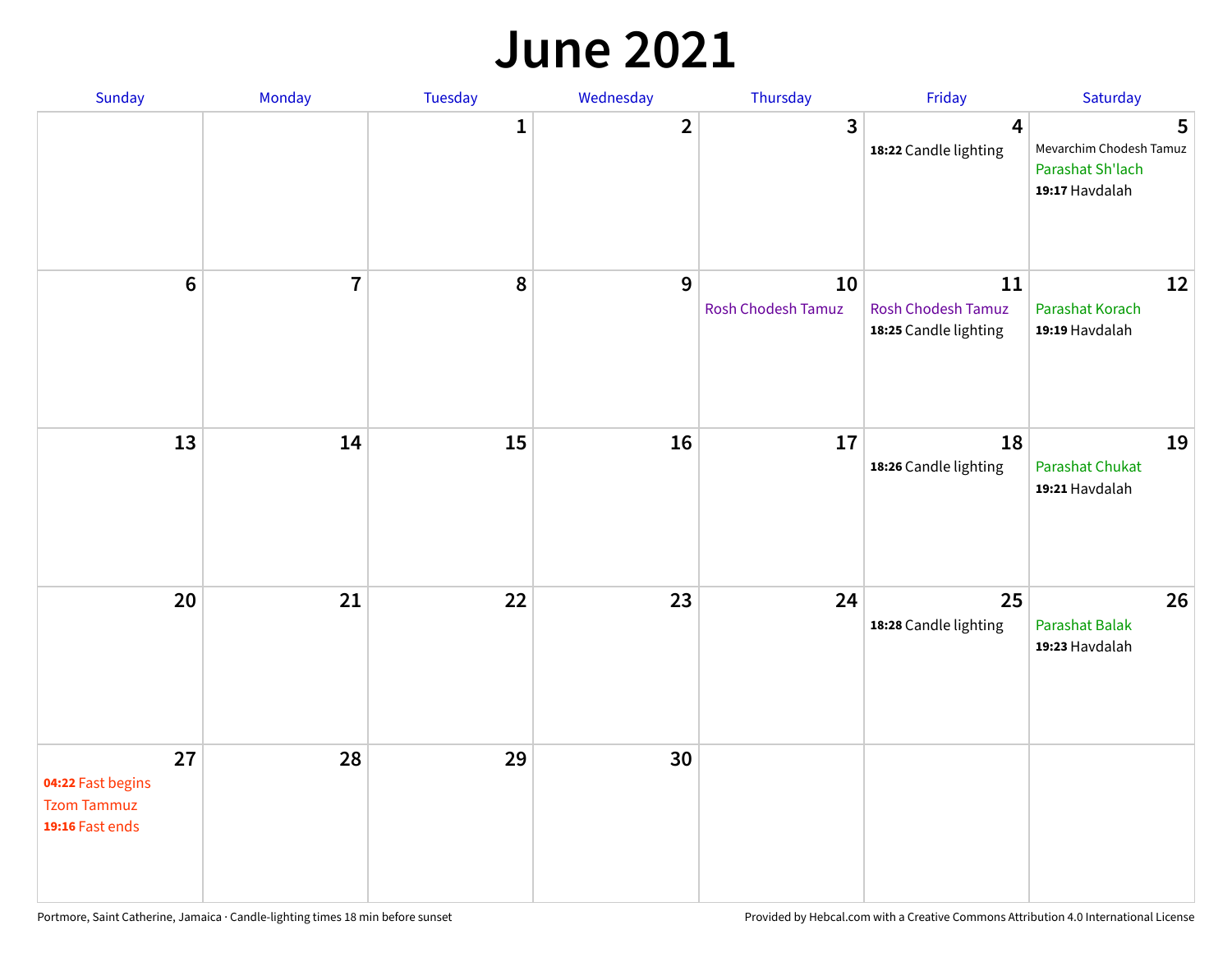## **July 2021**

| Sunday                               | Monday | Tuesday | Wednesday               | Thursday    | Friday                                  | Saturday                                                                                                          |
|--------------------------------------|--------|---------|-------------------------|-------------|-----------------------------------------|-------------------------------------------------------------------------------------------------------------------|
|                                      |        |         |                         | $\mathbf 1$ | $\overline{2}$<br>18:29 Candle lighting | 3<br>Mevarchim Chodesh Av<br><b>Parashat Pinchas</b><br>19:23 Havdalah                                            |
| 4                                    | 5      | $\bf 6$ | $\overline{\mathbf{7}}$ | 8           | 9<br>18:29 Candle lighting              | 10<br>Rosh Chodesh Av<br>Parashat Matot-Masei<br>19:23 Havdalah                                                   |
| 11                                   | 12     | 13      | 14                      | 15          | 16<br>18:28 Candle lighting             | 17<br><b>Shabbat Chazon</b><br>18:46 Fast begins<br>Erev Tish'a B'Av<br><b>Parashat Devarim</b><br>19:21 Havdalah |
| 18<br>Tish'a B'Av<br>19:15 Fast ends | 19     | 20      | 21                      | 22          | 23<br>18:26 Candle lighting             | 24<br>Tu B'Av<br>Shabbat Nachamu<br>Parashat Vaetchanan<br>19:19 Havdalah                                         |
| 25                                   | 26     | 27      | 28                      | 29          | 30<br>18:24 Candle lighting             | 31<br><b>Parashat Eikev</b><br>19:16 Havdalah                                                                     |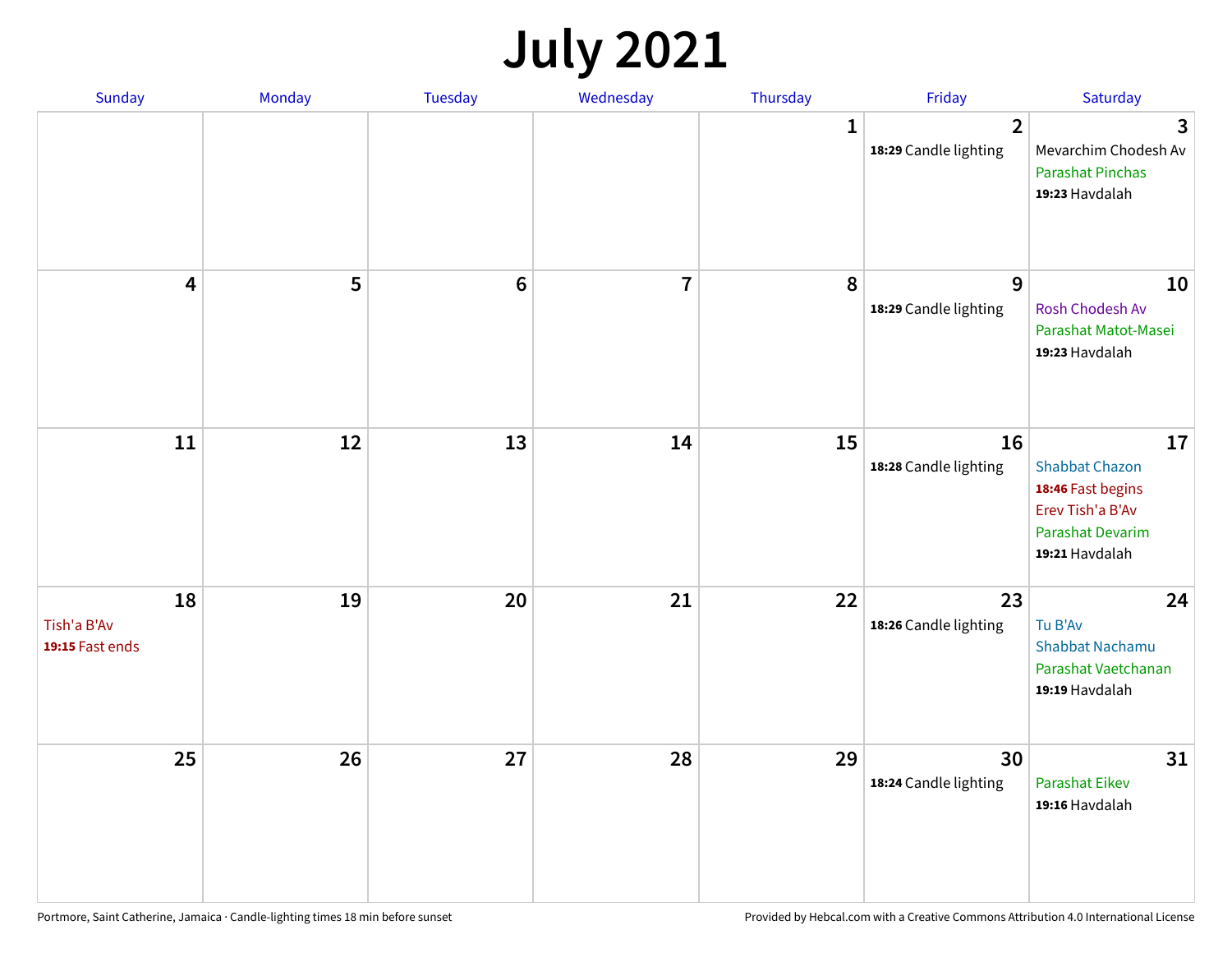# **August 2021**

| Sunday                         | Monday                                           | Tuesday | Wednesday | Thursday | Friday                           | Saturday                                                                     |
|--------------------------------|--------------------------------------------------|---------|-----------|----------|----------------------------------|------------------------------------------------------------------------------|
| $\mathbf{1}$                   | $\mathbf{2}$                                     | 3       | 4         | 5        | $\bf 6$<br>18:20 Candle lighting | $\overline{1}$<br>Mevarchim Chodesh Elul<br>Parashat Re'eh<br>19:12 Havdalah |
| $\pmb{8}$<br>Rosh Chodesh Elul | 9<br>Rosh Hashana LaBehemot<br>Rosh Chodesh Elul | $10\,$  | 11        | 12       | 13<br>18:16 Candle lighting      | 14<br><b>Parashat Shoftim</b><br>19:08 Havdalah                              |
| 15                             | 16                                               | 17      | 18        | 19       | 20<br>18:12 Candle lighting      | 21<br>Parashat Ki Teitzei<br>19:03 Havdalah                                  |
| 22                             | 23                                               | 24      | 25        | 26       | 27<br>18:07 Candle lighting      | 28<br>Leil Selichot<br>Parashat Ki Tavo<br>18:57 Havdalah                    |
| 29                             | 30                                               | 31      |           |          |                                  |                                                                              |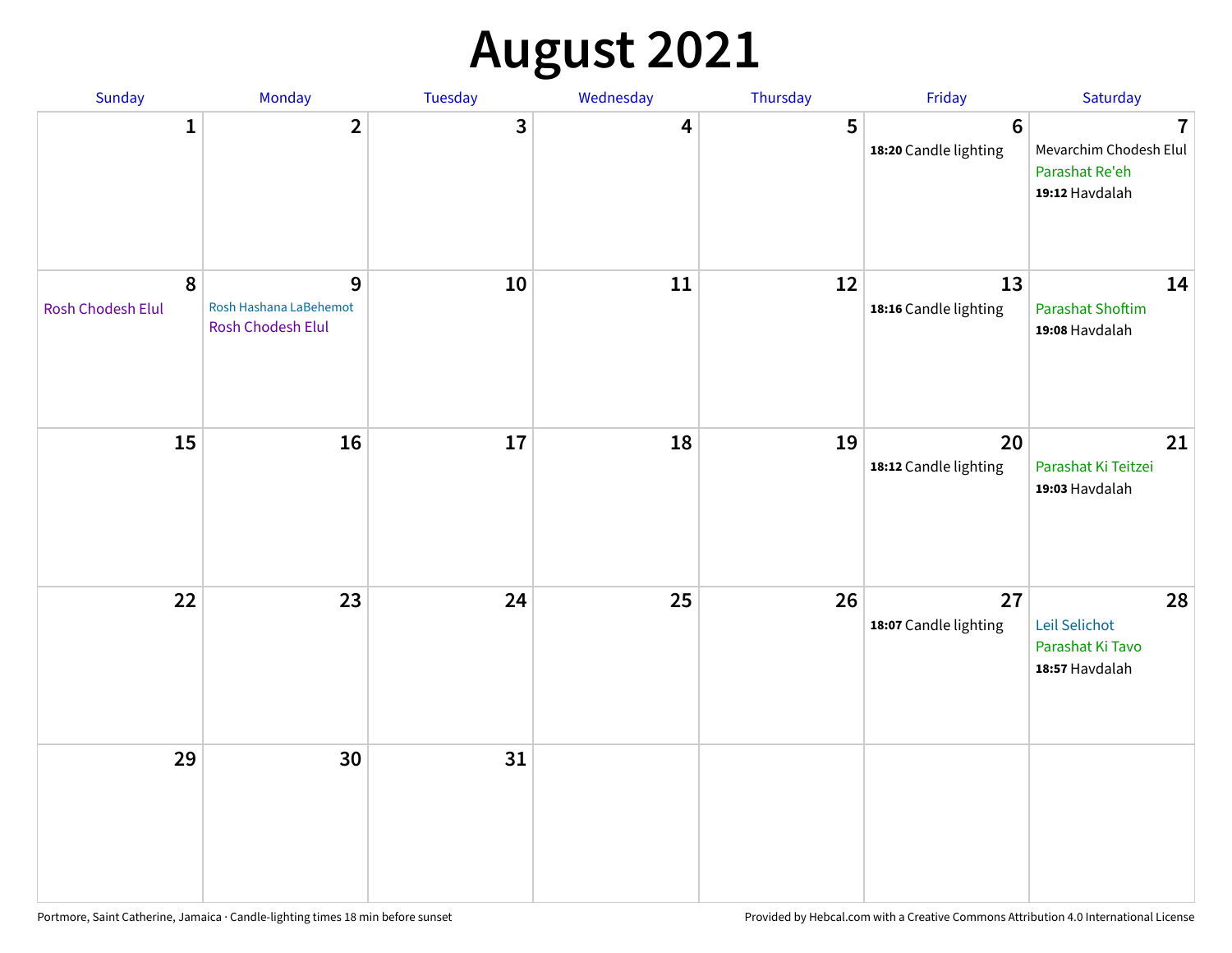## **September 2021**

| <b>Sunday</b>          | Monday                                                        | <b>Tuesday</b>                                               | Wednesday                                             | Thursday                                                          | Friday                                          | Saturday                                                           |
|------------------------|---------------------------------------------------------------|--------------------------------------------------------------|-------------------------------------------------------|-------------------------------------------------------------------|-------------------------------------------------|--------------------------------------------------------------------|
|                        |                                                               |                                                              | 1                                                     | $\overline{2}$                                                    | 3<br>18:01 Candle lighting                      | 4<br>Parashat Nitzavim<br>18:51 Havdalah                           |
| 5                      | $6\phantom{1}6$<br>Erev Rosh Hashana<br>17:59 Candle lighting | $\overline{7}$<br>Rosh Hashana 5782<br>18:49 Candle lighting | 8<br><b>Rosh Hashana II</b><br>18:48 Havdalah         | 9<br>04:50 Fast begins<br><b>Tzom Gedaliah</b><br>18:41 Fast ends | 10<br>17:55 Candle lighting                     | 11<br><b>Shabbat Shuva</b><br>Parashat Vayeilech<br>18:45 Havdalah |
| 12                     | 13                                                            | 14                                                           | 15<br><b>Erev Yom Kippur</b><br>17:51 Candle lighting | 16<br><b>Yom Kippur</b><br>18:41 Havdalah                         | 17<br>17:49 Candle lighting                     | 18<br>Parashat Ha'Azinu<br>18:39 Havdalah                          |
| 19                     | 20<br><b>Erev Sukkot</b><br>17:47 Candle lighting             | 21<br>Sukkot I<br>18:37 Candle lighting                      | 22<br><b>Sukkot II</b><br>18:36 Havdalah              | 23<br>Sukkot III (CH"M)                                           | 24<br>Sukkot IV (CH"M)<br>17:43 Candle lighting | 25<br>Sukkot V (CH"M)<br>18:33 Havdalah                            |
| 26<br>Sukkot VI (CH"M) | 27<br>Sukkot VII (Hoshana Raba)<br>17:41 Candle lighting      | 28<br><b>Shmini Atzeret</b><br>18:31 Candle lighting         | 29<br><b>Simchat Torah</b><br>18:30 Havdalah          | 30                                                                |                                                 |                                                                    |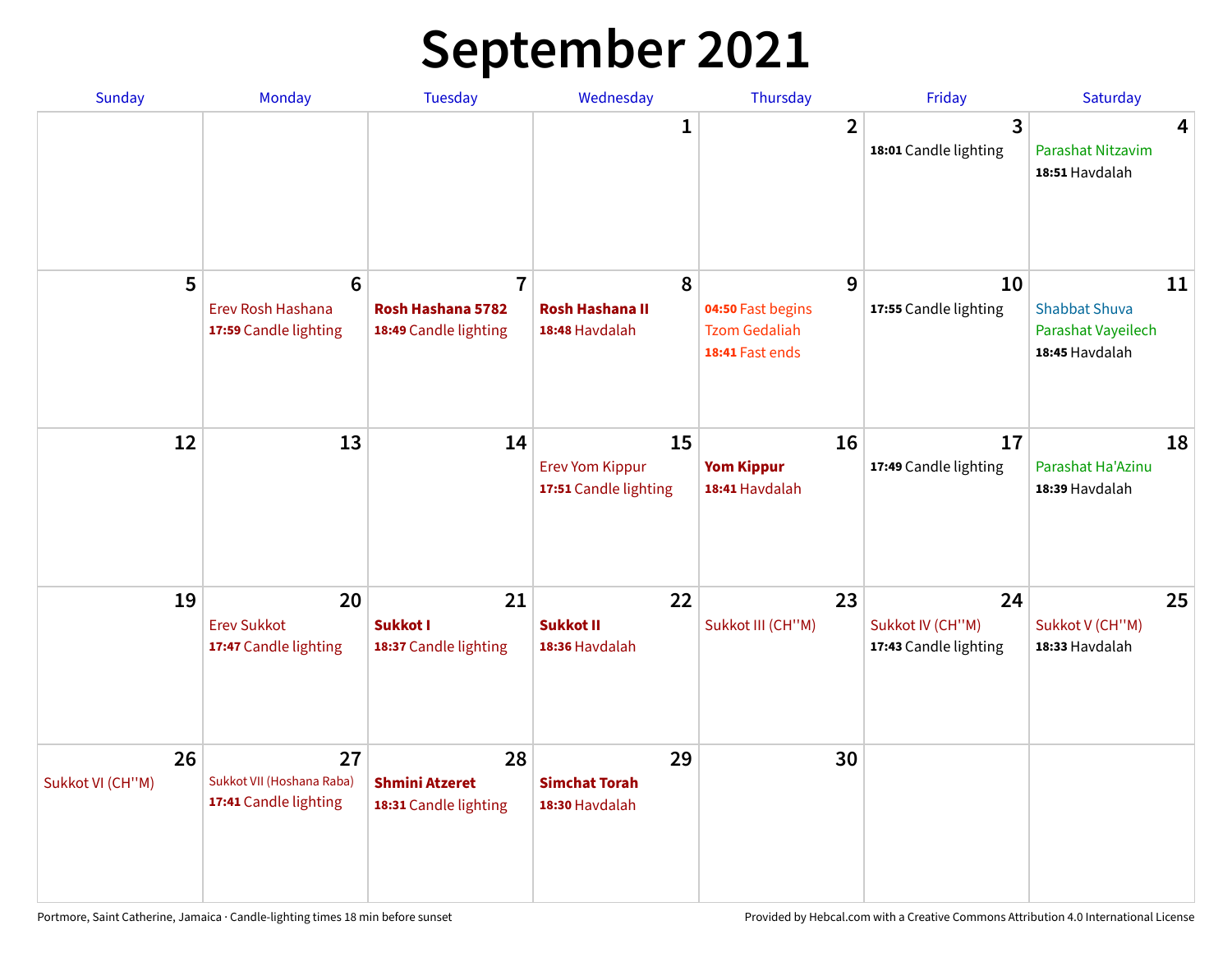#### **October 2021**

| Sunday       | Monday | Tuesday | Wednesday                               | Thursday                                                        | Friday                                | Saturday                                                                                   |
|--------------|--------|---------|-----------------------------------------|-----------------------------------------------------------------|---------------------------------------|--------------------------------------------------------------------------------------------|
|              |        |         |                                         |                                                                 | $\mathbf{1}$<br>17:37 Candle lighting | $\overline{2}$<br>Mevarchim Chodesh Cheshvan<br><b>Parashat Bereshit</b><br>18:27 Havdalah |
| $\mathbf{3}$ | 4      | 5       | $6\phantom{1}$<br>Rosh Chodesh Cheshvan | $\overline{7}$<br>Rosh Chodesh Cheshvan   17:32 Candle lighting | 8                                     | 9<br><b>Parashat Noach</b><br>18:22 Havdalah                                               |
| 10           | 11     | 12      | 13<br>Yom HaAliyah School Observance    | 14                                                              | 15<br>17:27 Candle lighting           | 16<br>Parashat Lech-Lecha<br>18:17 Havdalah                                                |
| 17           | 18     | 19      | 20                                      | 21                                                              | 22<br>17:22 Candle lighting           | 23<br>Parashat Vayera<br>18:13 Havdalah                                                    |
| 24           | 25     | 26      | 27                                      | 28                                                              | 29<br>17:18 Candle lighting           | 30<br>Mevarchim Chodesh Kislev<br>Parashat Chayei Sara<br>18:09 Havdalah                   |
| 31           |        |         |                                         |                                                                 |                                       |                                                                                            |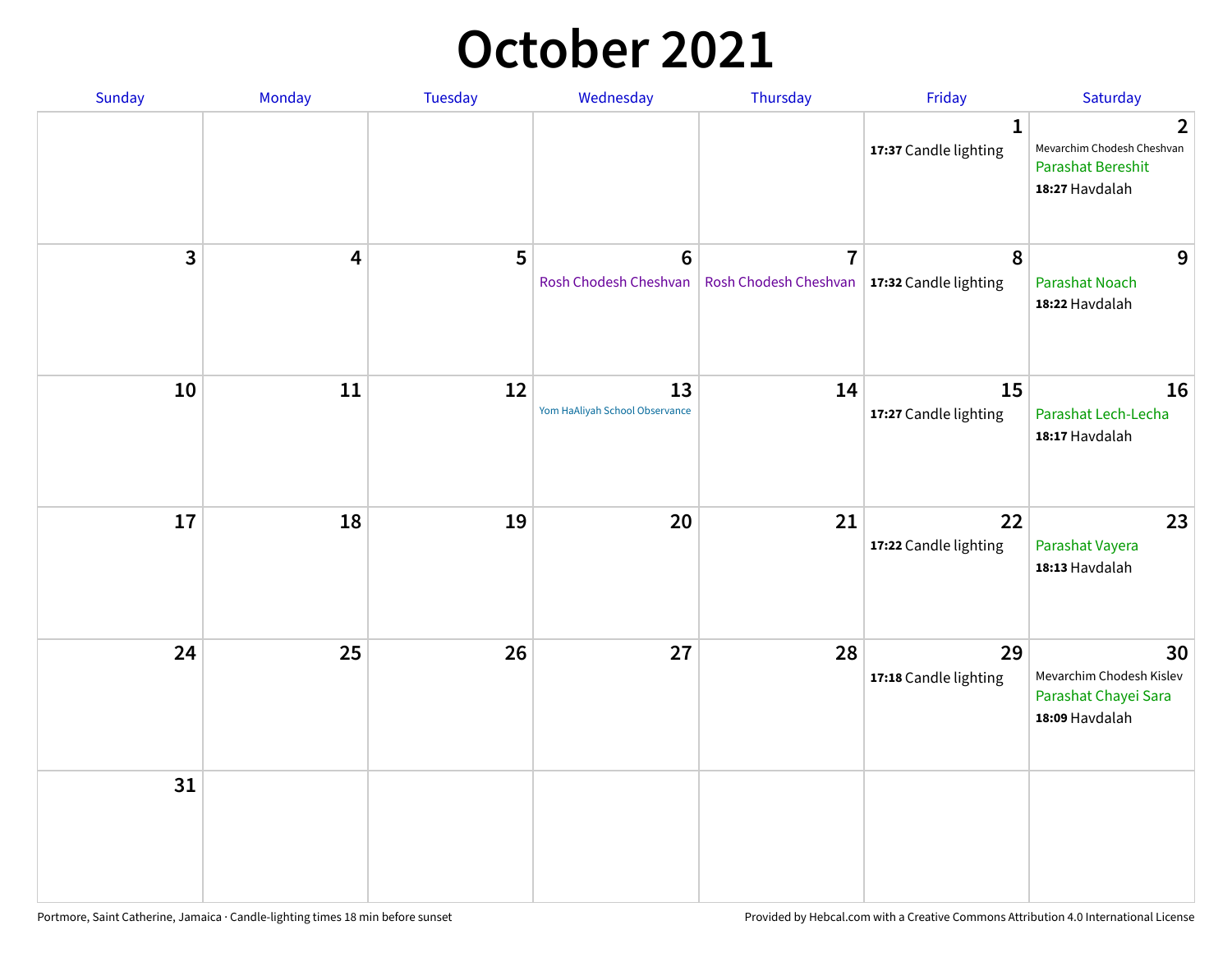#### **November 2021**

| Sunday         | Monday                                                   | Tuesday                         | Wednesday    | Thursday               | Friday                                            | Saturday                                                             |
|----------------|----------------------------------------------------------|---------------------------------|--------------|------------------------|---------------------------------------------------|----------------------------------------------------------------------|
|                | $\mathbf{1}$                                             | $\mathbf{2}$                    | $\mathbf{3}$ | $\overline{4}$<br>Sigd | 5<br>Rosh Chodesh Kislev<br>17:15 Candle lighting | $\boldsymbol{6}$<br><b>Parashat Toldot</b><br>18:07 Havdalah         |
| $\overline{7}$ | 8                                                        | 9                               | ${\bf 10}$   | 11                     | 12<br>17:13 Candle lighting                       | 13<br>Parashat Vayetzei<br>18:05 Havdalah                            |
| 14             | 15                                                       | 16                              | 17           | 18                     | 19<br>17:12 Candle lighting                       | 20<br>Parashat Vayishlach<br>18:04 Havdalah                          |
| 21             | 22                                                       | 23                              | 24           | 25                     | 26<br>17:12 Candle lighting                       | 27<br>Mevarchim Chodesh Tevet<br>Parashat Vayeshev<br>18:05 Havdalah |
| 28             | 29<br>17:54 Chanukah: 1 Candle 17:54 Chanukah: 2 Candles | 30<br>17:54 Chanukah: 3 Candles |              |                        |                                                   |                                                                      |